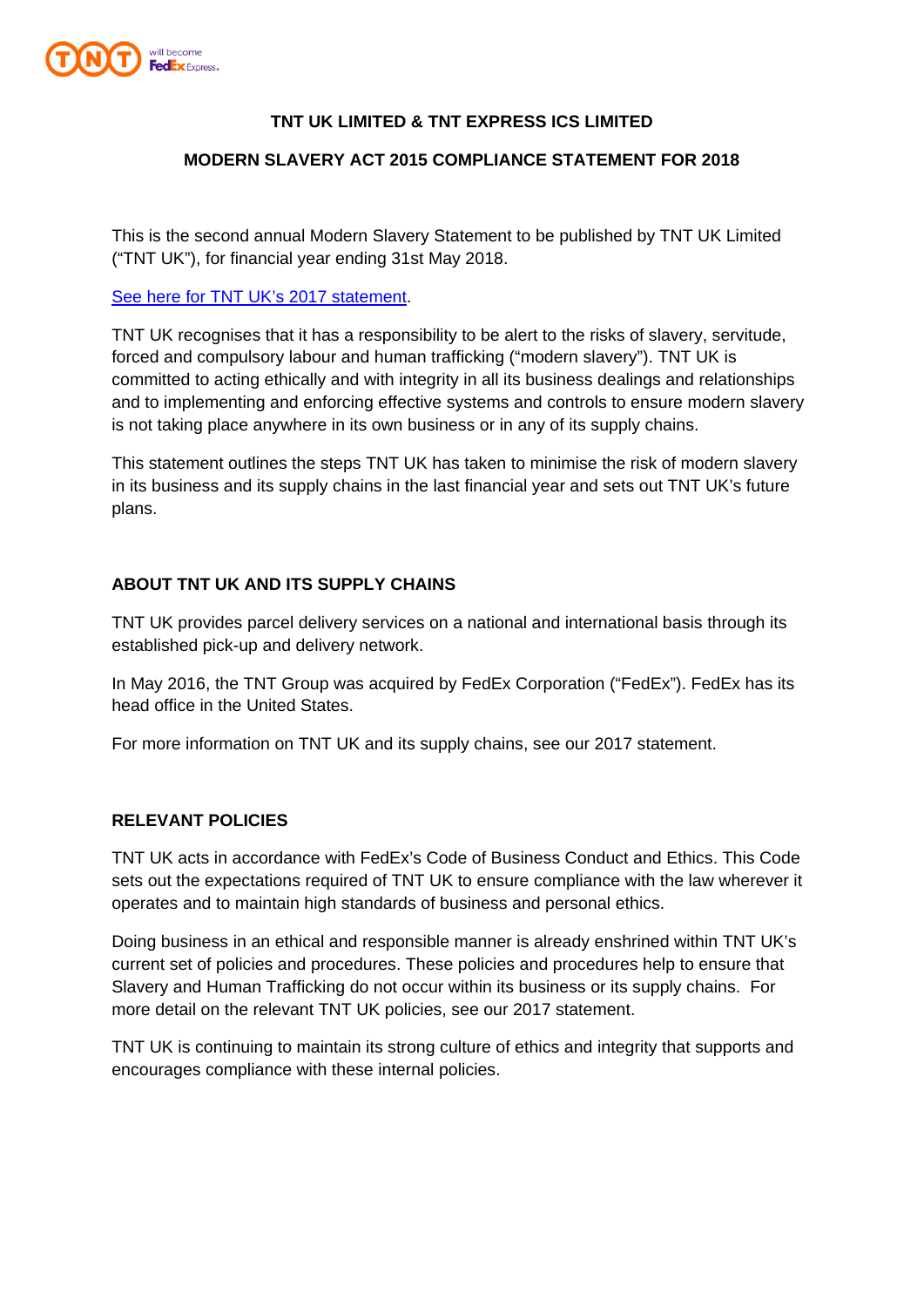

# **DUE DILIGENCE PROCESSES IN RELATION TO MODERN SLAVERY**

TNT UK is committed to ensuring there is transparency in its business and in its approach to tackling modern slavery throughout its supply chains and fully expects the same high standards from its suppliers. In the last financial year, TNT UK received extensive feedback from its high risk suppliers in relation to TNT UK's Modern Slavery Supplier Questionnaire. TNT UK will continue to build upon the robust compliance culture that it has in place by determining whether any of such high risk suppliers warrant further investigation and/or action.

TNT UK considers potential modern slavery risks at the outset of its relationship with suppliers. TNT UK does this by asking potential suppliers to confirm whether they comply with the Modern Slavery Act 2015 and to confirm what processes they have in place to address slavery and trafficking within their company and supply chain.

# **RISK ASSESSMENT**

TNT UK aims to mitigate risk by maintaining its policy on Modern Slavery and Human Trafficking and maintaining its Confidential Feedback Line. The Confidential Feedback Line can be accessed by all TNT UK employees or any other person who wishes to raise a concern. TNT UK encourages its employees or other parties to raise concerns about any issue or suspicion of modern slavery through the Confidential Feedback Line. All reports received through the Confidential Feedback Line are acted upon promptly. TNT UK employees are also encouraged to report modern slavery issues or concerns directly and openly to their line-managers or in accordance with TNT UK's Whistleblowing Policy Procedure. TNT UK prohibits any form of retaliation against a person who reports in good faith any concern they have about any issue or suspicion of modern slavery.

# **TRAINING**

TNT UK has provided training on the Modern Slavery Act 2015 and its requirements to its procurement function, being the function that is most directly involved with suppliers. TNT UK will now consider providing training to other areas of the business.

#### **NEXT STEPS**

Within the next financial year, TNT UK will continue to:

- Seek to source its supplies in a responsible manner:
- Include modern slavery contractual provisions in its contracts with new suppliers;
- Expect and require its suppliers to operate in full compliance with all applicable laws;
- Maintain its high standards and identify ways to further enhance this.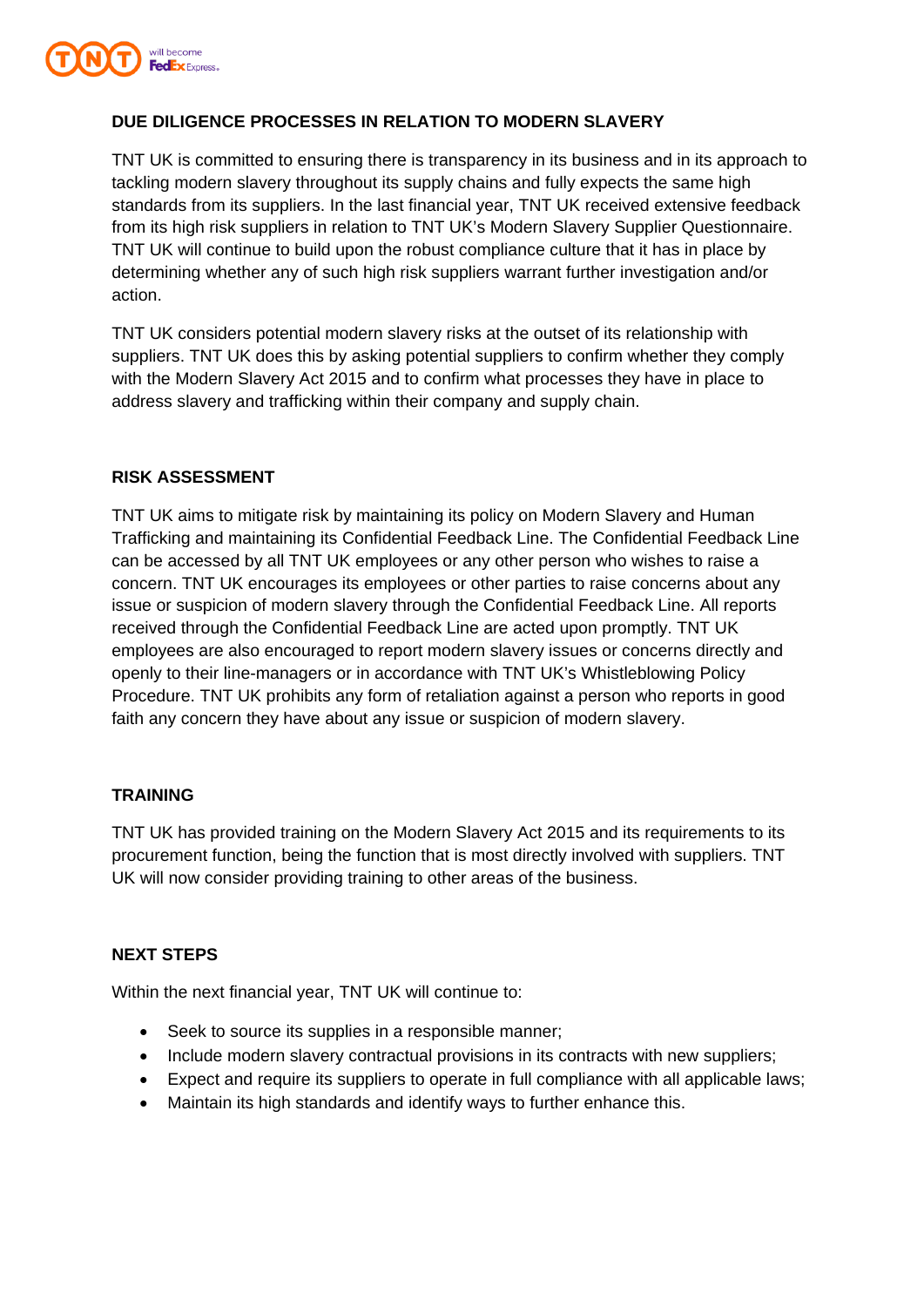

This statement is made pursuant to section 54(1) of the Modern Slavery Act 2015 and constitutes TNT UK's Slavery and Human Trafficking Statement for the financial year ended 31 May 2018.

# **BOARD APPROVAL**

This statement is signed on behalf of the Board of Directors by Trevor Hoyle, Senior Vice President for FedEx Express & TNT on 27 November 2018.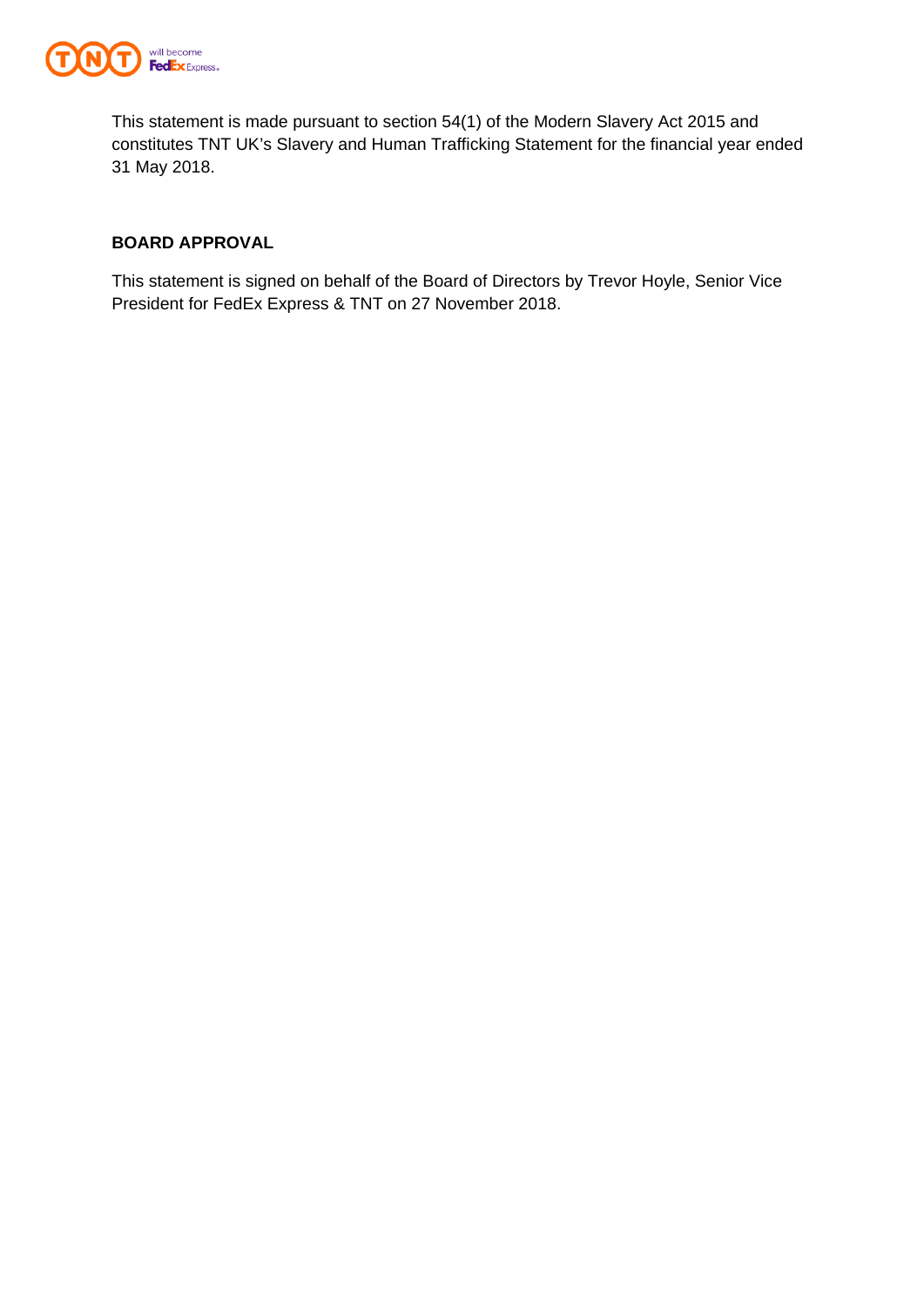

# **TNT EXPRESS ICS LIMITED**

# **MODERN SLAVERY ACT 2015 COMPLIANCE STATEMENT FOR 2018**

This is the second annual Modern Slavery Statement to be published by TNT Express ICS Limited ("TNT ICS"), for financial year ended 31st May 2018.

#### [See here for TNT ICS's 2017 statement.](https://www.tnt.com/content/dam/tnt_express_media/tnt-local-pages/en_gb/modern%20slavery%20act%202015%20compliance%20statement%20for%202017.pdf)

TNT ICS recognises that it has a responsibility to be alert to the risks of slavery, servitude, forced and compulsory labour and human trafficking ("modern slavery"). TNT ICS is committed to acting ethically and with integrity in all its business dealings and relationships and to implementing and enforcing effective systems and controls to ensure modern slavery is not taking place anywhere in its own business or in any of its supply chains.

This statement outlines the steps TNT ICS has taken to minimise the risk of modern slavery in its business and its supply chains in the last financial year and sets out TNT ICS's future plans.

# **ABOUT TNT ICS AND ITS SUPPLY CHAINS**

In May 2016, the TNT Group was acquired by FedEx Corporation ("FedEx"). FedEx has its head office in the United States. TNT ICS is therefore part of the FedEx Group of companies.

TNT ICS provides back office IT requirements to the FedEx Group on a global basis. FedEx Group provides parcel and freight delivery services on a national and international basis through its established pick-up and delivery network.

For more information on TNT ICS and its supply chains, see our 2017 statement.

#### **RELEVANT POLICIES**

TNT ICS acts in accordance with FedEx's Code of Business Conduct and Ethics. This Code sets out the expectations required of TNT ICS to ensure compliance with the law wherever it operates and to maintain high standards of business and personal ethics.

Doing business in an ethical and responsible manner is already enshrined within the set of policies and procedures which govern TNT ICS. These policies and procedures help to ensure that Slavery and Human Trafficking do not occur within its business or its supply chains. For more detail on the relevant TNT ICS policies, see our 2017 statement.

TNT ICS is continuing to maintain its strong culture of ethics and integrity that supports and encourages compliance with these internal policies.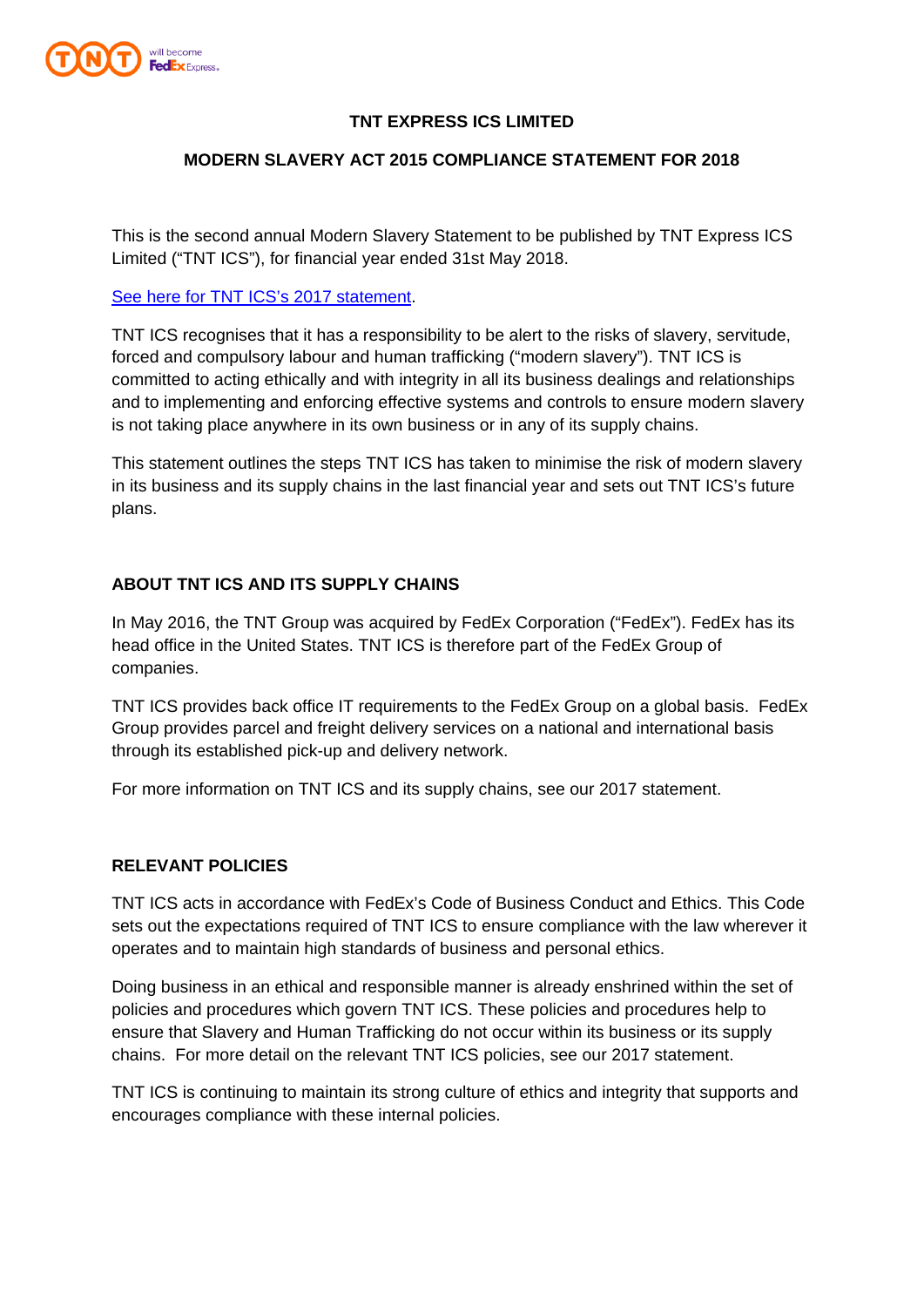

# **DUE DILIGENCE PROCESSES IN RELATION TO MODERN SLAVERY**

TNT ICS is committed to ensuring there is transparency in its business and in its approach to tackling modern slavery throughout its supply chains. TNT ICS fully expects the same high standards from its suppliers. In the financial year ended 31 May 2018, TNT ICS approached those of its suppliers which it had identified as being at higher risk of Modern Slavery, and asked them to complete a Supplier Due Diligence Questionnaire. Feedback form these requests was reviewed, with no follow up actions identified as being necessary. TNT ICS will continue to build upon the robust compliance culture that it has in place by continuing to monitor such high risk suppliers, and determining whether any of them may warrant further investigation and/or action. TNT ICS will continue to assess its supplier base in order to establish any changes in status from "low risk" to "high risk".

TNT ICS also considers potential modern slavery risks at the outset of its relationship with new suppliers. TNT ICS does this by asking new suppliers to confirm whether they comply with the requirements of the Modern Slavery Act 2015 as part of its on-boarding due diligence. TNT ICS also asks new suppliers to confirm whether they assess risks in their supply chain and if they implement appropriate procedures to mitigate any risks identified. Any new suppliers not providing satisfactory responses would be followed up and appropriate actions taken, including refusal to allow the supplier to become a vendor of TNT ICS.

TNT ICS does and will continue to seek to include within its supplier contracts a binding commitment requiring each supplier to act in accordance with all applicable anti-slavery and human trafficking laws in force, including but not limited to, the Modern Slavery Act 2015. TNT ICS has developed standard modern slavery compliance clauses which it includes in all bespoke supplier contracts.

# **RISK ASSESSMENT**

TNT ICS aims to mitigate risk by maintaining its policy on Modern Slavery and Human Trafficking and maintaining its Confidential Feedback Line. The Confidential Feedback Line can be accessed by all TNT ICS employees or any other person who wishes to raise a concern. TNT ICS encourages its employees or other parties to raise concerns about any issue or suspicion of modern slavery through the Confidential Feedback Line. All reports received through the Confidential Feedback Line are acted upon promptly. TNT ICS employees are also encouraged to report modern slavery issues or concerns directly and openly to their line-managers or in accordance with TNT ICS's Whistleblowing Policy Procedure. TNT ICS prohibits any form of retaliation against a person who reports in good faith any concern they have about any issue or suspicion of modern slavery.

# **TRAINING**

TNT ICS has provided training on the Modern Slavery Act 2015 and its requirements to its procurement function, being the function that is most directly involved with suppliers. TNT ICS will now consider providing training to other areas of the business.